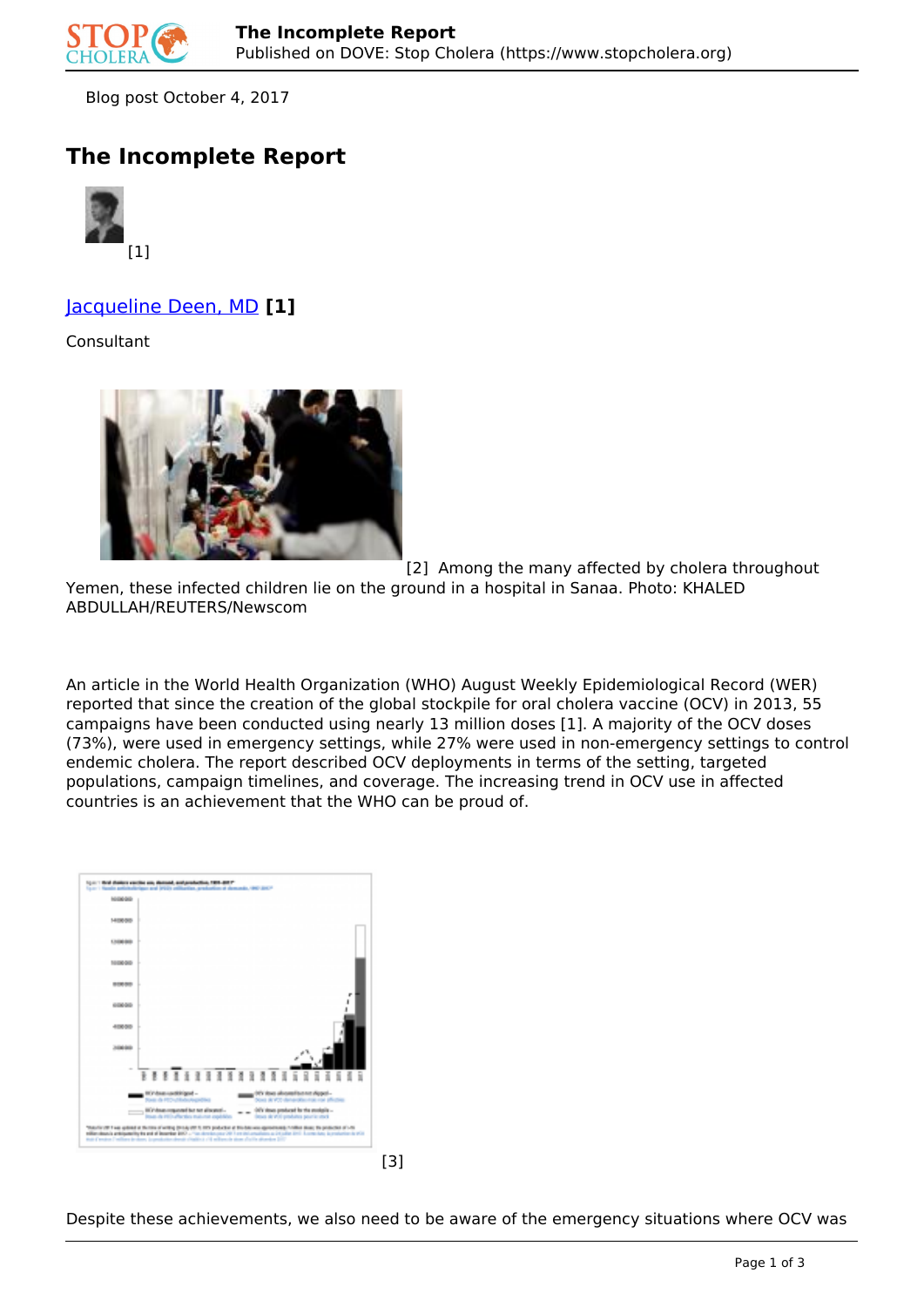

not deployed. Take for example the recent cholera outbreak that began in Yemen in October 2016. The outbreak started to decline a few months after the peak but later resurged in April 2017 following a Saudi airstrike intervention in the Yemeni Civil War [2]. As of August 2017, a cumulative total of 500,000 cholera cases have been reported [3]. One million doses of the vaccine had been allocated from the global stockpile and immunizations had been set to begin in July 2017 but the vaccination campaign was suspended [4]. The article in the WER makes no mention of the Yemeni situation [1].

Reporting the successful OCV campaigns, as in the WER report [1], is useful for recognizing what is running well, for documenting progress made and for motivation towards continued efforts. But analyzing failure to deploy the vaccine, especially in settings of humanitarian crisis, is arguably even more important. In the Yemeni situation, could the plan to deploy OCV have been made earlier? Could the misconceptions and misinformation that potentially clouded some of the choices have been cleared up? Was there any part of the decision-making process that could have been improved? Answering these questions could increase our understanding of what was tried and what could be improved.

Additionally, it would be important to know how many applications for vaccine from the stockpile were made overall (as a measure of global demand), how many were granted, how many were denied and the reasons for denying vaccine requests. Guidelines on how to access oral cholera vaccine from the stockpile and a description of the composition and management role of the International Coordinating Group (ICG), are available online [5]. For increased clarity and transparency, we suggest that the details of the decision-making process for each application also be available online. To draw real lessons, both successful and unsuccessful deployments should be publicly discussed.

## **References:**

[1] Pezzoli L on behalf of the Oral Cholera Vaccine Working Group of the Global Task Force on Cholera Control. WHO Weekly epidemiological record; 2017: 92, 437–52.

[2] 2016–17 Yemen cholera outbreak

https://en.wikipedia.org/wiki/2016%E2%80%9317\_Yemen\_cholera\_outbreak [4] Accessed 23 September 2017

[3] Cholera count reaches 500 000 in Yemen] http://www.who.int/mediacentre/news/releases/2017/cholera-yemen-mark/en/ [5] Accessed 23 September 2017

[4] Wadman M. Cholera vaccination campaign in Yemen is dropped. Science 2017; 357:

[5] WHO. Oral cholera vaccine stockpile http://www.who.int/cholera/vaccines/ocv\_stockpile\_2013/en/

[6] Accessed 23 September 2017